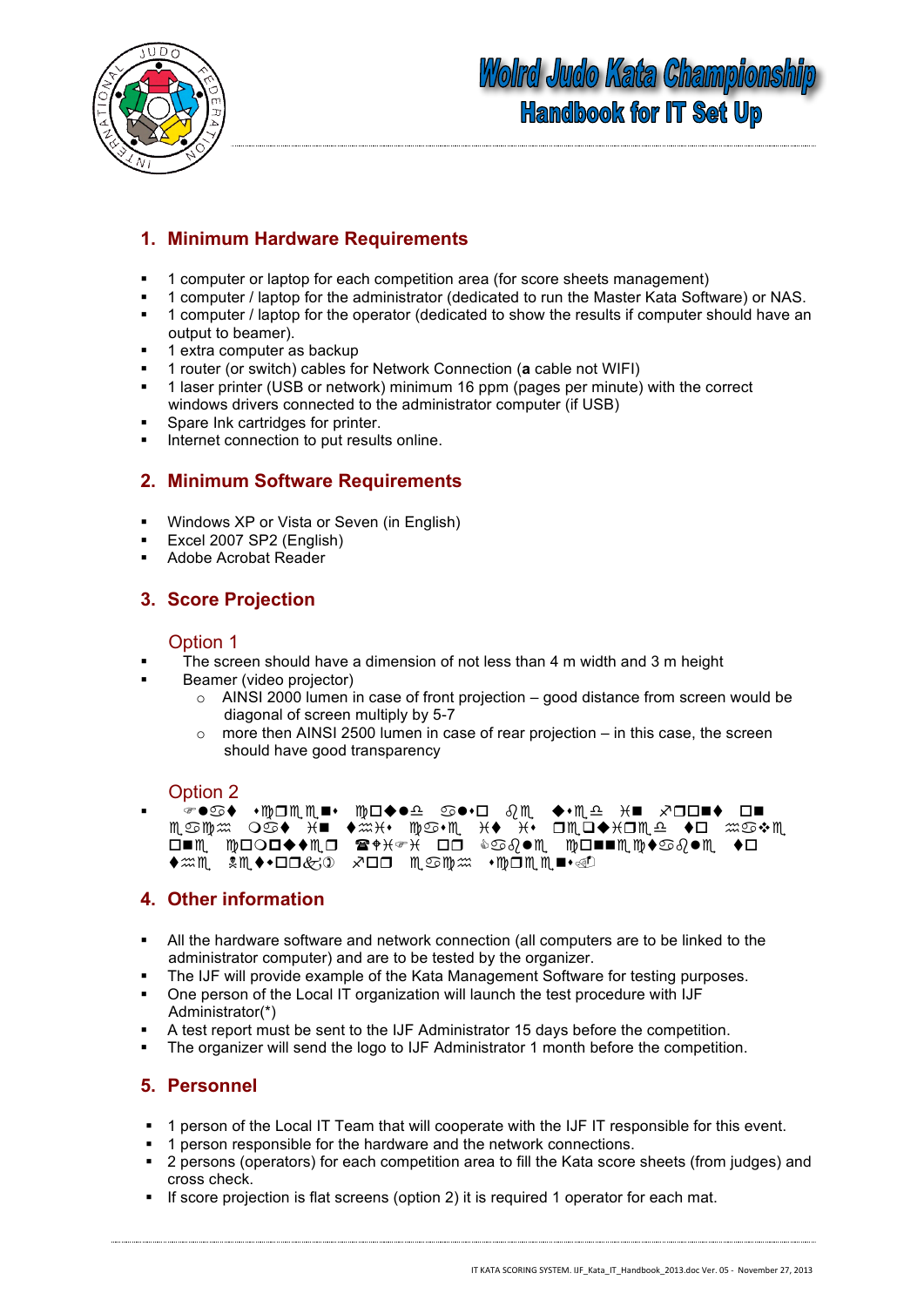

### **6. IT control table**

- <sup>1</sup> 1 covered table
- **1** chair per operators
- 1 chair for administrator

### **7. Kata Judges Meeting**

- **Projector and Computer**
- **Screen in front of top table**
- $P$ A System 2 microphones on top table
- Seating set up classroom style capacity 40 pax<br> $\blacksquare$  Top Table for 6
- Top Table for 6

#### **8. Draw**

- **Projector (or Flat screens)**
- Screen in front of top table
- PA System 2 microphones on top table
- **1** laser printer

(\*) IJF Administrator for this WC is Mr. Michel Kozlowski, Email: michel.kozlowski@eju.net